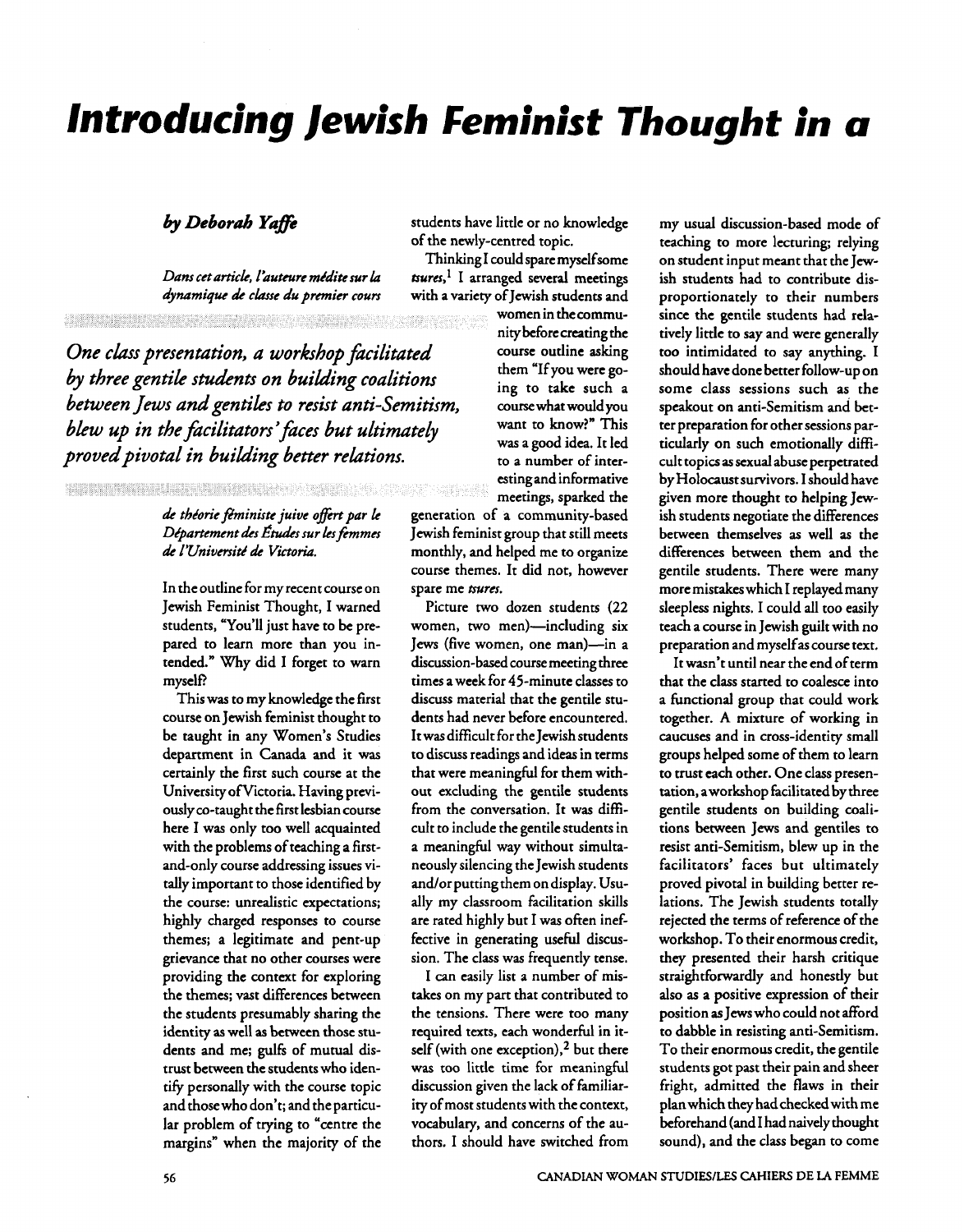# **Women** 's **Studies Classroom**

to grips with the realities of anti-Semitism in Canada today.

Here, then, was the lesson I had not been prepared for. Anti-Semitism both active and passive is a feature of Canadian life to a far greater degree than I had realized. I was stunningly unprepared for the near-total ignorance on the part of my gentile students ofJudaism, Jewish history, Jewish culture, Jewish women, and the very existence of Jews in Canada outside pockets of Montreal, Toronto, and Winnipeg.

For that matter I hadn't realized the level of my own ignorance of Jewish life in Canada since I was brought up in Los Angeles and spent nearly all my adult life in Europe before emigrating to Victoria. I knew of the Lower East Side but not of the North End, of Hester Street but not of Spadina. The presence of Jews is strikingly more visible in the United States than in Canada. Putting together my course outline I was able to draw on bibliographies of vast numbers of American Women's Studies courses on Jewish women, Jewish women writers, Jewish women in the Bible, Jewish women in history, Jewish women in the United States, etc. Scholarship in Canada on Jewish women is as yet far more limited. Many students complained of the paucity of sources for their research papers, as there is little material in our library.

There is a circularity to the problem ofvisibility. **As** Jewish women in Canada we are not visible, hence we are not studied and written about, hence we are not visible. Of course visibility is not unrelated to concerns about safety or to assimilation as a response to genocide; to trust that one's presence is desired; to internalized anti-Semitism as a response to the knowledge that one's presence is indeed not desired.

Perhaps I should not have been

quite so surprised at students' ignorance. Last year in a conversation about appropriate use of the term "ghetto," it emerged that for many students ghettos were strictly innercity areas where people of colour were concentrated. They had no idea that ghettos originated in medieval Europe to contain Jews. They had no idea that ghettos had anything to do with Jews (except, perhaps, as slumlords though this did not emerge in the conversation). I had spent the entire following weekend phoning all my friends, ranting to anybody who would listen to me, practically collaring people waiting in bus queues, repeating hysterically, "They don't know ghettos have anything to do with Jews, they don't know ghettos have anything to do with Jews, how can they not know that? How can they not know that ghettos, real ghettos, with walls and locking gates, were for Jews? How can they not know?"

How indeed? My students, who come mainly from western Canada, learned virtually nothing about Jews in all their elementary, secondary, and post-secondary education until but knew nothing of their friends' Jewish religion, culture, or history.

Indeed, the fact that many Jewish people have no religion, and identify strictly as cultural Jews, was the first bit of transformative, consciousnessraising information that many gentile students picked up in our class. I hadn't quite realized that the existence ofsecular Jews was even an issue, much less a groundbreaking issue.

Lest I give the wrong impression, we're not talking about devotees of Jim Keegstra here. My gentile students were not militant anti-Semites nor are they dim, uncritical receptacles of dominant values. These are bright, caring, critical thinkers who would have eagerly placed themselves amongst the ranks of anti-Semitic activists-if only they'd realized there was a need for anti-Semitic activism. By and large this group of students, many ofwhom I'd taught before and was deeply fond of, were in the position of the fourth daughter at the seder table: she who knows not to ask.3

By the end of the term the class was just about to the point where, ideally,

#### 

*As Jewish women in Canadd we are not visible, hence we are not studied and written about.* **Of**  *course visibility is not unrelated to concerns about sah; to internalized anti-Semitism as a response*  to the knowledge that one's presence is not desired.

they took this course in Jewish feminist thought. Those who had learned anything in school about Jews had learned something about Hitler and the Holocaust, and about Jews as passive victims of crazed Nazi terror. Some of them were sure they had never met a Jew before. Some knew particular Jewish people, or rather started feeling grateful to the stu-

we would begin a course on Jewish feminist thought. By that time, I had realized that the situation was roughly analogous to teaching introductory women's studies in a classroom overwhelmingly composed of men. I had stopped excoriating myself for all my insufficiencies and incapacities and people who turned out to be Jewish, dents for persevering in the fice of all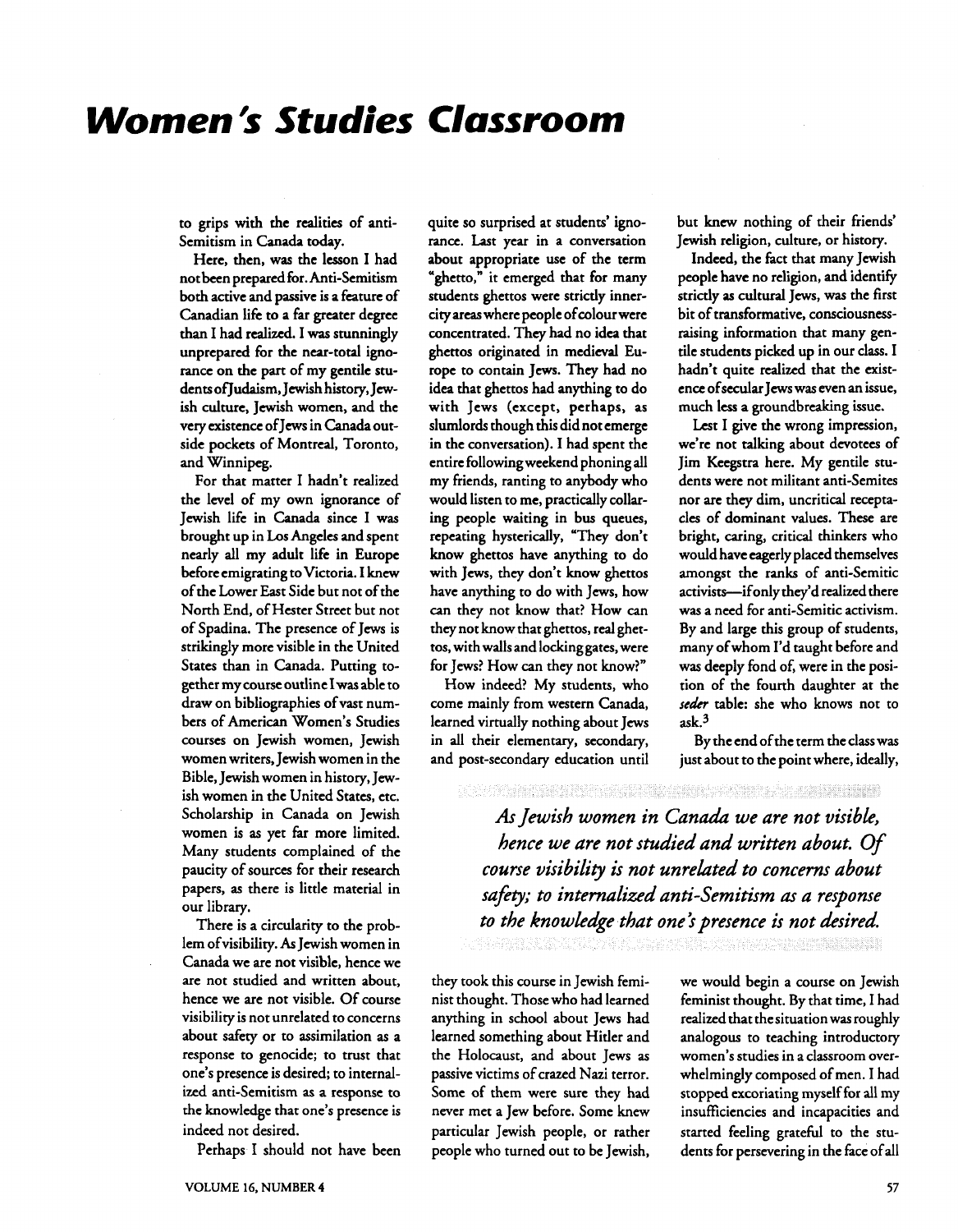the difficulties. I had even allowed myself the tiniest drop of satisfiction that I was managing to keep the course together.

What I began struggling with **was**  the fict that, in the end, the gentile students mostly loved the course and the Jewish students mostly didn't. For the gentile students the course provided a wealth of new material, much of it intellectually exciting, much of it also exciting in the way it integrated intellect and emotion. The integration of intellect and emotion strikes me as an aspect ofJewish feminist thought that we **cm** proudly claim and share.

For many gentile students the course provoked a profound consciousness-raising experience. They learned about their own ignorance, legitimated by the built-in Christian bias of the mainstream Canadian culture. They learned about their privileged existence as part of the dominant generic, despite other ways in which they are marginalized and oppressed. They learned to confront their guilt, their discomfort, their silence, and the necessity of taking responsibility for change. Some students confronted their unease with their own families' ethnic and religious heritage in response to the European Holocaust or in response to North American hate groups.

By and large, the gentile students appreciated being challenged and being supported in their attempts to learn to grow, to change, to resist, and confront anti-Semitism with the same zeal they had formerly brought to confronting homophobia and racism. They appreciated the chance to overcome their fears of showing ignorance, of giving offense, of making mistakes. It is alarmingly gratifying to a Women's Studies instructor to be appreciated.

My relationship with the Jewish students was much more problematic. They had a different experience of the course, which just did not fulfill their needs, since the very factors that made it profoundly transformative for the gentile students limited its value for the Jews.

Some of the biggest problems, from my perspective, were that we talked relatively little about Jewish women's experiences of sexism, concentrating necessarily on our experiences ofanti-Semitism; we didn't get very **far** discussing class differences between Jews; we didn't piece together a satisfictory analysis of the relationship between anti-Semitism and racism in **Canada,**  or of how Jewish women's relationship to Jewish cultures is both similar to and different from the relationship of women to other endangered cultures; we didn't arrive at a deep analysis of feminism and zionism; we didn't, in sum, manage to confront and work through the differences between us as Jews.

For such a task, one of the most challenging of Jewish feminism, a classroom may not be the ideal space in any event since the element of grading always looms and since what I think of as a good Jewish argument consists of more shouting and crying and hugging than is generally deemed appropriate in university courses. A classroom in which the Jews are a tiny minority, in which differences must be thrashed out in 45 minutes under the bewildered **gaze** of the gentile majority, is assuredly not the place for undertaking this task. In particular, when the questions which Jewish women must ask each other, the challenges we must make to each other, evoke anti-Semitic stereotypes-of Jews as a tainted, moneygrubbing, over-proud, and overbearing people and Jewish women as loud, vulgar, manipulative bitches---then we must be able to count on a certain level of understanding in order to be safe enough to argue wholeheartedly.

In general I consider identity politics to be of most value in the way it allows people who share an identity to see how little they have in common. In this respect, I think that the most successful course in Jewish Feminist Thought will necessarily be a course in which Jews constitute the majority as well as the focus of the course. Ideally the course would allow for Jewish students to discuss Jewish feminists' concerns unselfcon**sciously, m** *fdmilk,* without having to break off discussion about class, for example, to inform gentiles about the reasons for Jews' historical associations with money.

The Jewish students did the best they couldwith it, contributingenormously to whatever degree of success the course achieved by their challenges to me and to the other students, by their extraordinarily generous contributions to class discussion, and particularly by refusing to be driven away. They compensated somewhat for the low level of discussion by organizing themselves to discuss the texts outside of class. They worked hard on their research assignments and enhanced class presentations with their special knowledge. They got together for potluck Shabbat dinners and put into practice one of the course themes of reclaiming ritual. They contributed food and music, stories and jokes to the term-end celebration drawing on symbols of Pesach.<sup>4</sup> In spite of the limitations and difficulties, the Jewish students did gain understanding and pride, new knowledge and new ways of connecting to their different Jewish cultures.

Given the demographics of Victoria, when I teach the course again in two years' time, I am unlikely to have a majority of Jewish women in the class. I will ensure the course is taught in the evening so that Jewish women in the community will be able to attend and so that each meeting will be for a longer time period. I will put a lot of thought into structuring the course so that the needs of Jewish students--and particularly ofthe Jewish women-will be addressed more satisfactorily. I will put more thought into class dynamics and more preparation into lectures, more care into integrating course readings with outside speakers. I'm not sure about paring down the course readings as there is so much wonderful literature by Jewish feminists, more coming out all the time, but I'll probably assign much of it as topics for outside reading and research rather than for class discussion. I'll certainly work to en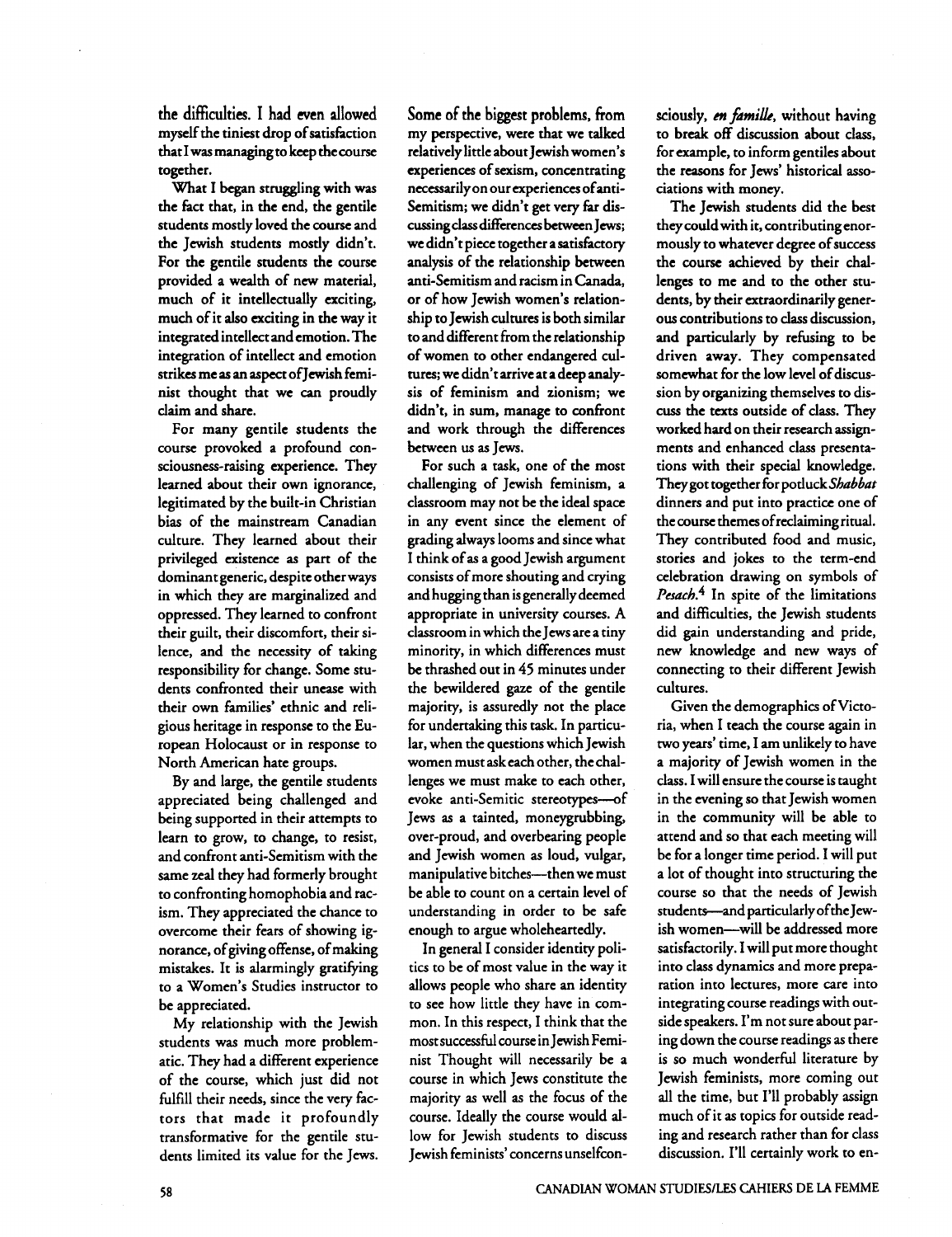sure deeper class discussion of fewer key readings on selected issues.

I can hardly believe that I **was** so recently counting the weeks until the term ended and now I am so enthusiastically looking ahead to teaching another course on Jewish Feminist Thought. I would love to share my course outline and to swap information and experience with others interested in teaching similar courses or in incorporating material on Jewish women into other courses. It's not that long ago that Jews were never hired to teach in Canadian universities. Jewish women are part of the feminist movement way beyond our numbers in the population and many of us are now teaching in Women's Studies programs across the country. We need to make ourselves more visible as Jews and to make Jewish women's presence in this country more visible.

I have personally found it very frightening to come out as Jewish in my classes and to press for Jewish content, Jewish visibility in our department of Women's Studies, even



Sophia Rosenberg, "The Book," acrylic on paper, 21" x 29", a range of Jewish women it is not<br>1994. Collection of Alvin and Gloria Rosenberg of an intellectual calibre suitable 1994. Collection of Alvin and Gloria Rosenberg. **Photo: Sonja Bridge** *for a university course. The other* 

though my colleagues are **all** friendly and supportive. There is more of a context to be out as a lesbian prof than as a Jewish prof. Each time, I have to push myself to speak out: for example, when feminist authors are mentioned but their Jewishness isn't; when cosmetic surgery is discussed with no reference to Jewish women's "nose jobs"; when gender norms are discussed with reference only to Anglo-Saxon norms, and then chdlenged with reference only to women of colour; when systemic interlocking oppressions are discussed with no reference to anti-Semitism, which instead is lumped vaguely into "all the other isms"; when all Jews are assumed to be white and all whites are simultaneously assumed to belong equally to the mainstream; when the words "rich" and "Jewish" are put next to each other in sentences as though they belong together.

We have work to do and it is good work, exciting and honourable and necessary as well as painfully challenging. Reflecting on the successes and failures of the first Jewish Femi-

> nist Thought course in Canada, I understand and honour the angry impatience of the Jewish students who found themselves having to educate their gentile classmates on the basic facts of their existance as Jews, as well as their Jewish prof on some basic facts of life outside her cushioned and cosy existence. At the same time I am glad that I was able provide them a platform and a context to articulate their anger and to explore their ideas collectively. The world now has 18 more enlightened gentiles and seven more committed Jews. So, what are you waiting for? Let's get to work.

> 'Yiddish for troubles or problems.

<sup>2</sup> Written Out of History which had I read it more carefully would never have included; in spite of giving useful information about

required texts were: *Women* **as** *Ritual Experts,* a marvellous ethnographic study of elderly Middle Eastern, mainly Kurdish, Jewish women in Jerusalem that effectively shatters all North American Ashkenazi preconceptions about Jewish women; *Below the* PriceofRubiesabout Eastern European left-wing Jewish women radicals of the late nineteenth and early twentieth centuries; *Nice Jewish Girls* and *The Tribe of Dina*, classic anthologies ofNorth American Jewish feminist identity politics; and *Fireweed*  #35 the first Canadian Jewish feminist anthology. Students were uniformly enthusiastic about the readings.

<sup>3</sup>The *seder* is the festive meal during which the story of the flight from slavery in Egypt towards freedom is read from the *Hagada. A* traditional seder is structured around the metaphor of four sons' responses to Jewish community, illustrating different approaches to the challenge of Jewish history. Jewish feminists have feminized the metaphor as part ofour reappropriation of traditional forms. The four approaches consist of the wise daughter who includes herself within the community and desires more knowledge about the history; the wicked daughter who distances herself from the community and refixes knowledge; the simple daughter who seeks knowledge only at a superficial level; and the daughter who lacks even the knowledge that there exists something about which to be knowledgeable.

<sup>4</sup>The spring holiday comemmorating the exodus from Egypt.

*Deborah Yaffe is a Senior Instructor in the Department of Women* **i** *Studies at*   $the$  University of Victoria, a member of the Everywomans Books collective, a *longtime feminist activist with a more recent interest in Jewish fminh (as*  distinct from feminist Judaism), and a *lover of Jewish excess.* 

**Sophia Rosenberg is an artist and writer**  currently living in Victoria, **BC.** She lives **with her partner, Catherine, and their two feline femiliars;**